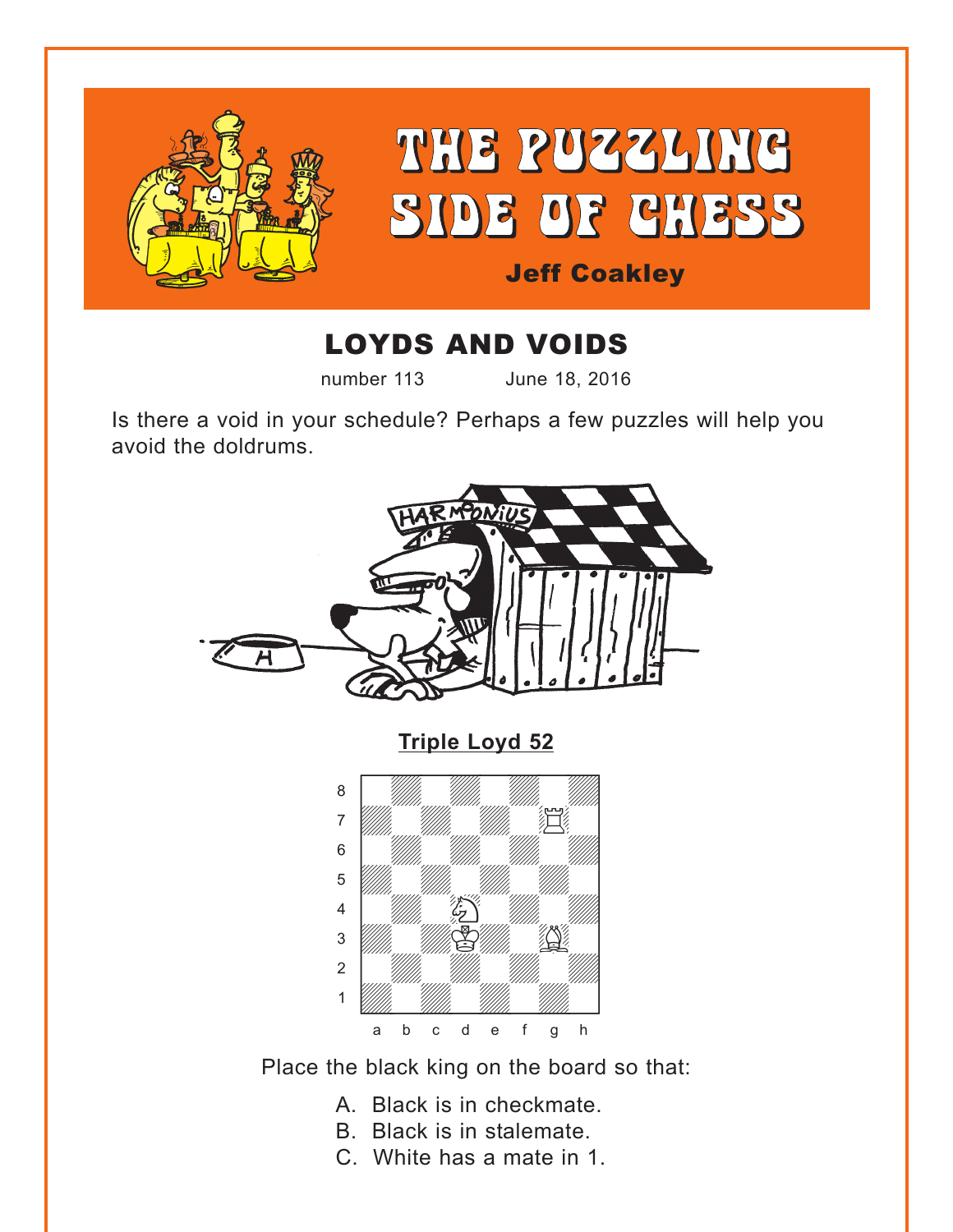### **Triple Loyd 53**

<span id="page-1-0"></span>

Place the black king on the board so that:

- A. Black is in checkmate.
- B. Black is in stalemate.
- C. White has a mate in 1.



**Atlantic Doldrums** 

Feeling dull in the Iull? Maybe an inverted loyd will turn things around.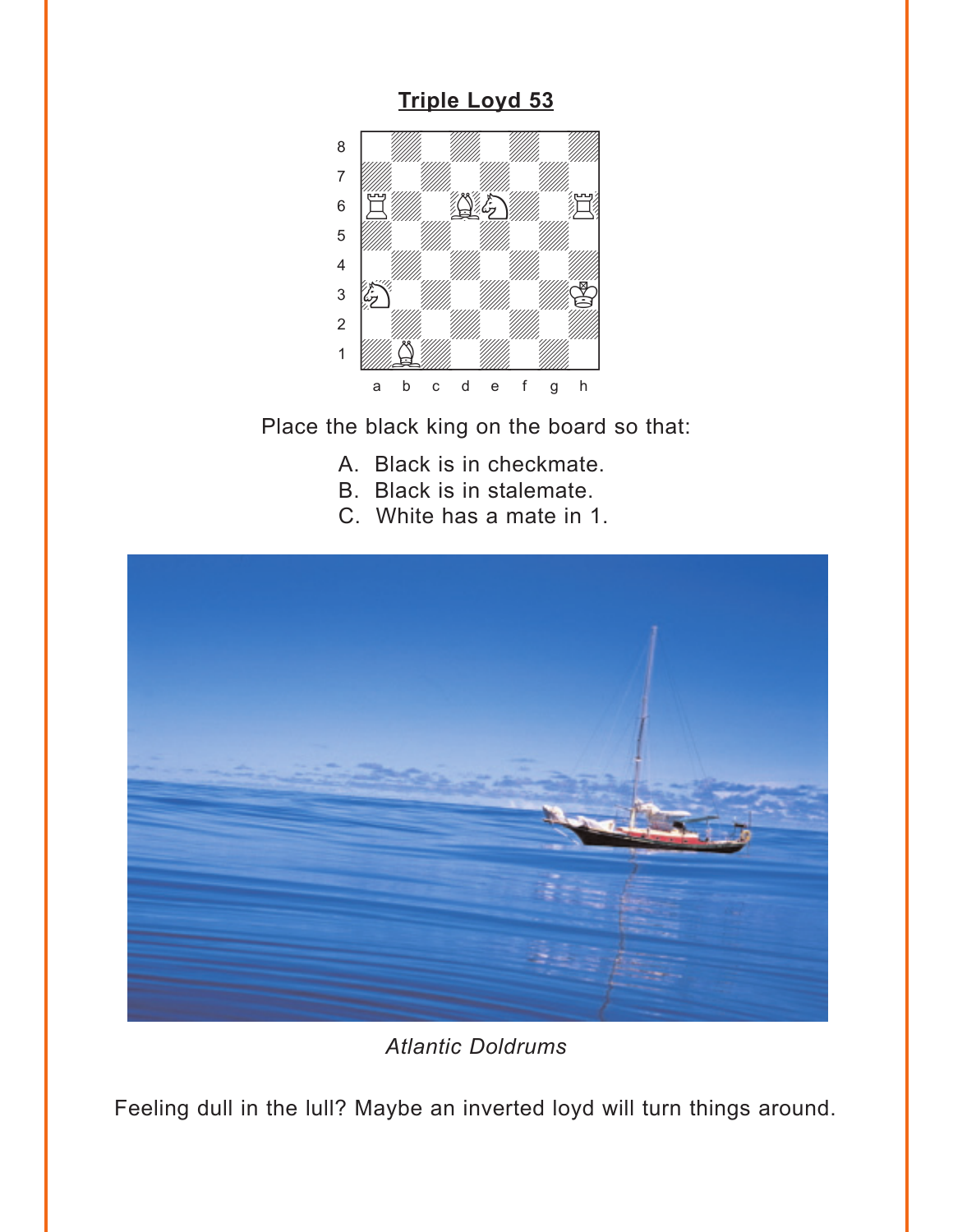#### **Inverted Loyd 36**

<span id="page-2-0"></span>

Place a white rook, bishop, and knight on the board so that White has mate in 1.

The 'void' in the title of this column is not about any abstract void in the course of our existence. It's about the next puzzle. The goal is to create a void on the h-file. It is not devoid of difficulty.



**Synthetic Game 23** 

Compose a game that ends after White's 4th turn with the h-file empty.

Seven moves to clear the h-file of all pieces. Four by White, three by Black. Can you beat the doldrums?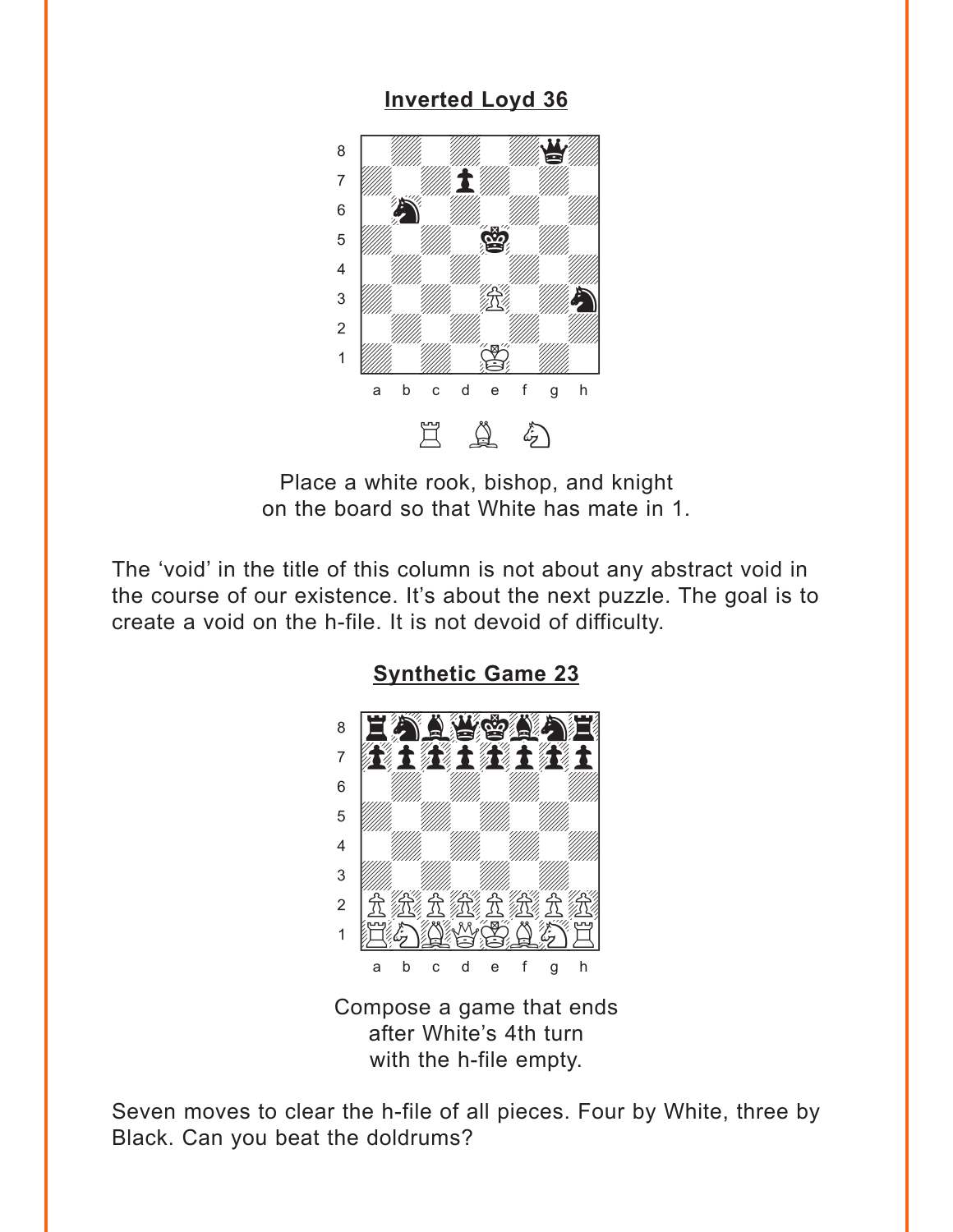# <span id="page-3-0"></span>**SOLUTIONS**

All problems by J. Coakley, *Puzzling Side of Chess* (2016).

*PDF hyperlinks*. You can advance to the solution of any puzzle by clicking on the underlined title above the diagram. To return to the puzzle, click on the title above the solution diagram.



### **[Triple Loyd 52](#page-0-0)**

A. Kf4# B. Ka8= C. Kd5 (Rg5#)

Cooperation of the pieces.

**[Triple Loyd 53](#page-1-0)**